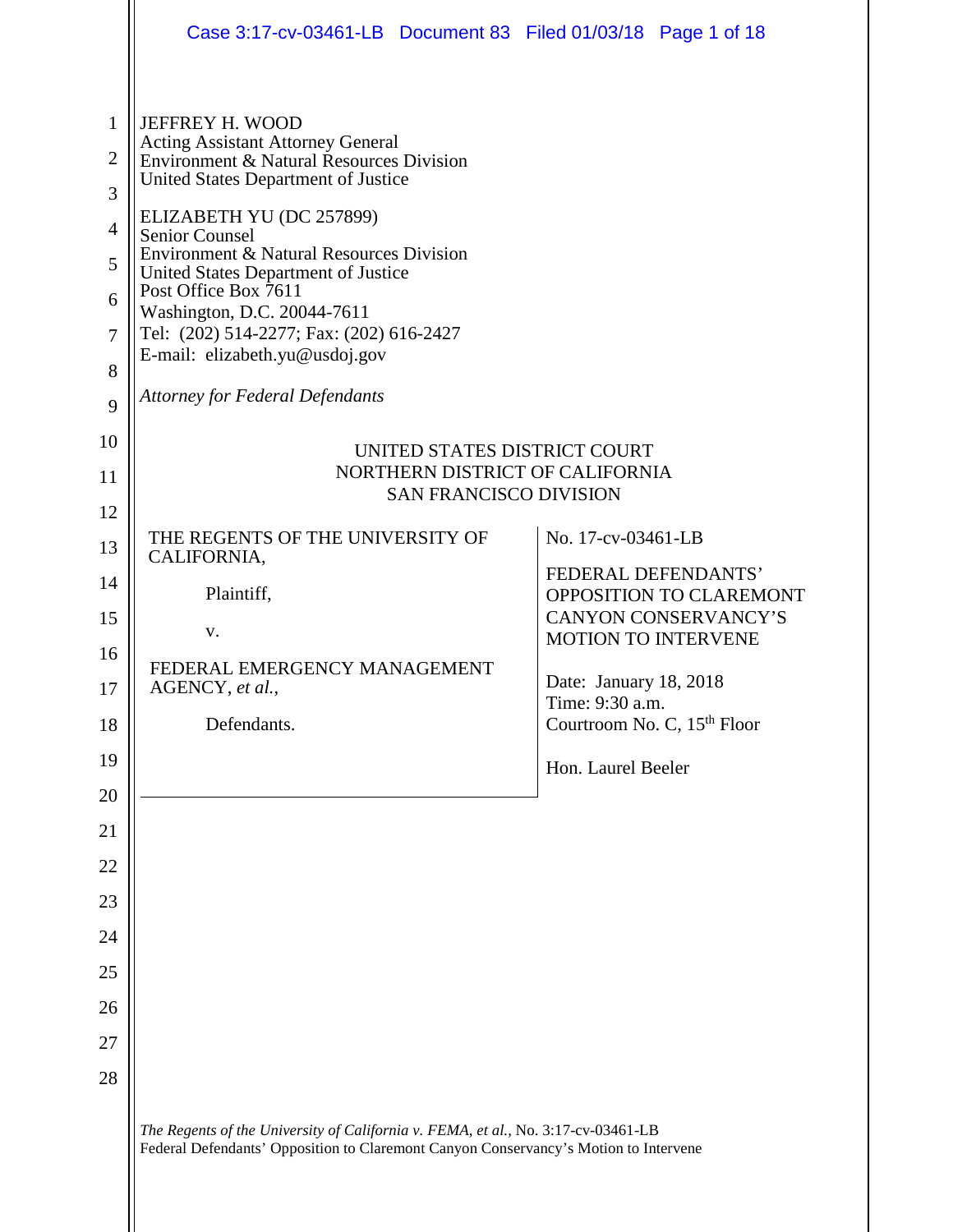|                |     | Case 3:17-cv-03461-LB Document 83 Filed 01/03/18 Page 2 of 18                                                                                                                  |
|----------------|-----|--------------------------------------------------------------------------------------------------------------------------------------------------------------------------------|
| 1              |     | <b>TABLE OF CONTENTS</b>                                                                                                                                                       |
| $\overline{2}$ |     | Page                                                                                                                                                                           |
| 3              | I.  |                                                                                                                                                                                |
| $\overline{4}$ | П.  |                                                                                                                                                                                |
| 5              |     |                                                                                                                                                                                |
| 6              | Ш.  |                                                                                                                                                                                |
| 7              |     |                                                                                                                                                                                |
| 8              |     | CCC Does Not Have A Significantly Protectable Interest<br><b>B.</b>                                                                                                            |
| 9              |     |                                                                                                                                                                                |
| 10             |     | The University's Complaint Does Not Threaten to Impair CCC's<br>C.                                                                                                             |
| 11             |     |                                                                                                                                                                                |
| 12             |     | CCC Has Not Demonstrated That The University Will Not Provide Adequate<br>D.                                                                                                   |
| 13             | IV. |                                                                                                                                                                                |
| 14             |     |                                                                                                                                                                                |
| 15             | V.  |                                                                                                                                                                                |
| 16             |     |                                                                                                                                                                                |
| 17             |     |                                                                                                                                                                                |
| 18             |     |                                                                                                                                                                                |
| 19<br>20       |     |                                                                                                                                                                                |
| 21             |     |                                                                                                                                                                                |
| 22             |     |                                                                                                                                                                                |
| 23             |     |                                                                                                                                                                                |
| 24             |     |                                                                                                                                                                                |
| 25             |     |                                                                                                                                                                                |
| 26             |     |                                                                                                                                                                                |
| 27             |     |                                                                                                                                                                                |
| 28             |     |                                                                                                                                                                                |
|                |     | The Regents of the University of California v. FEMA, et al., No. 3:17-cv-03461-LB<br>Federal Defendants' Opposition to Claremont Canyon Conservancy's Motion to Intervene<br>i |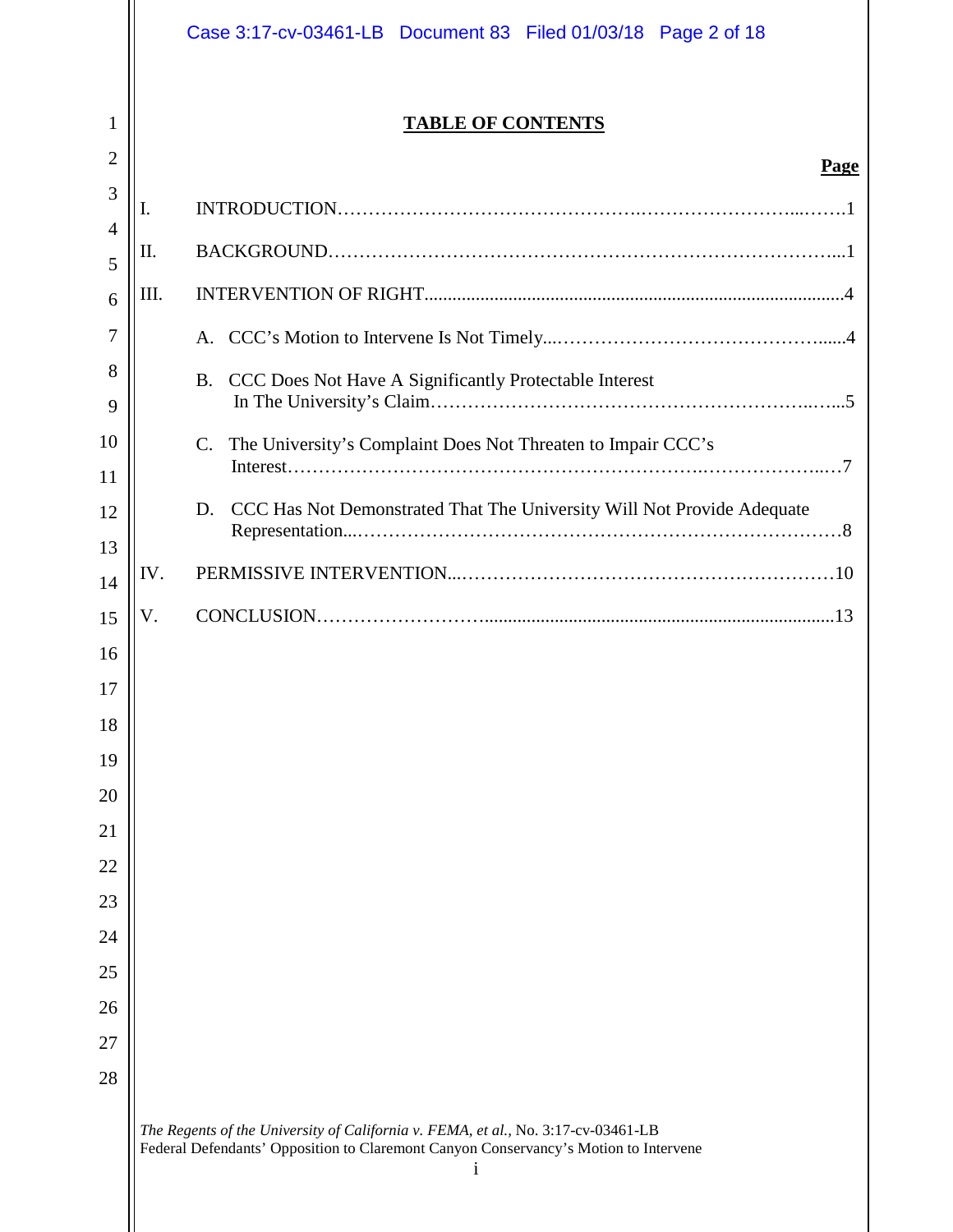|                     | Case 3:17-cv-03461-LB Document 83 Filed 01/03/18 Page 3 of 18                                                                                                                   |
|---------------------|---------------------------------------------------------------------------------------------------------------------------------------------------------------------------------|
| 1<br>$\overline{2}$ | <b>TABLE OF AUTHORITIES</b>                                                                                                                                                     |
| 3                   | <b>Federal Cases</b><br>Page(s)                                                                                                                                                 |
| $\overline{4}$      | American Civil Liberties Union v. Burwell,                                                                                                                                      |
| 5                   |                                                                                                                                                                                 |
| 6                   | Arakaki v. Cayetano,                                                                                                                                                            |
| $\boldsymbol{7}$    |                                                                                                                                                                                 |
| 8                   | Buffin v. City and County of San Francisco,                                                                                                                                     |
| 9                   | California ex rel. Van de Kamp v. Tahoe Regional Planning Agency,                                                                                                               |
| 10                  |                                                                                                                                                                                 |
| 11                  | California ex rel. Van de Kamp v. Tahoe Regional Planning Agency,                                                                                                               |
| 12                  |                                                                                                                                                                                 |
| 13                  | Donnelly v. Glickman,                                                                                                                                                           |
| 14                  |                                                                                                                                                                                 |
| 15                  | Drakes Bay Oyster Co. v. Salazar,                                                                                                                                               |
| 16                  |                                                                                                                                                                                 |
| 17                  | Freedom from Religion Foundation v. Geithner,                                                                                                                                   |
| 18                  | Greene v. United States,                                                                                                                                                        |
| 19                  |                                                                                                                                                                                 |
| 20                  | Kane County, Utah v. United States,                                                                                                                                             |
| 21                  |                                                                                                                                                                                 |
| 22                  | Kane County, Utah v. United States,                                                                                                                                             |
| 23                  |                                                                                                                                                                                 |
| 24                  | Northwest Forest Resource Council v. Glickman,                                                                                                                                  |
| 25                  |                                                                                                                                                                                 |
| 26                  | Perry v. Proposition 8 Official Proponents,                                                                                                                                     |
| 27                  |                                                                                                                                                                                 |
| 28                  |                                                                                                                                                                                 |
|                     | The Regents of the University of California v. FEMA, et al., No. 3:17-cv-03461-LB<br>Federal Defendants' Opposition to Claremont Canyon Conservancy's Motion to Intervene<br>11 |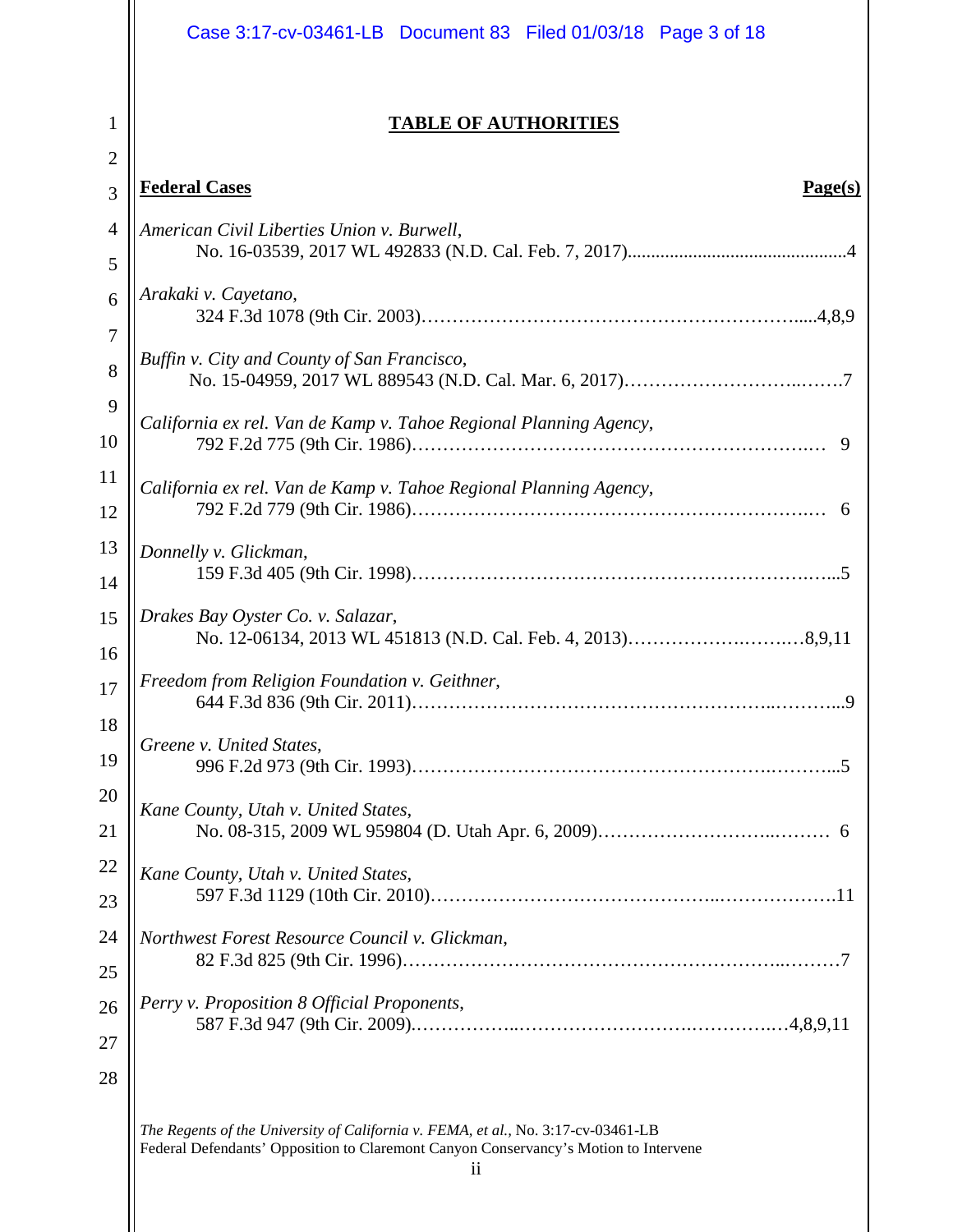|                | Case 3:17-cv-03461-LB Document 83 Filed 01/03/18 Page 4 of 18                                                                                                                    |  |  |  |  |  |  |
|----------------|----------------------------------------------------------------------------------------------------------------------------------------------------------------------------------|--|--|--|--|--|--|
| $\mathbf{1}$   | United States v. Alisal Water Corp.,                                                                                                                                             |  |  |  |  |  |  |
| $\overline{2}$ |                                                                                                                                                                                  |  |  |  |  |  |  |
| 3              | Westlands Water District v. United States,                                                                                                                                       |  |  |  |  |  |  |
| $\overline{4}$ |                                                                                                                                                                                  |  |  |  |  |  |  |
| $\mathfrak{S}$ |                                                                                                                                                                                  |  |  |  |  |  |  |
| 6              | <b>Federal Court Rules</b>                                                                                                                                                       |  |  |  |  |  |  |
| $\overline{7}$ |                                                                                                                                                                                  |  |  |  |  |  |  |
| $8\,$          |                                                                                                                                                                                  |  |  |  |  |  |  |
| 9              |                                                                                                                                                                                  |  |  |  |  |  |  |
| 10             |                                                                                                                                                                                  |  |  |  |  |  |  |
| 11             |                                                                                                                                                                                  |  |  |  |  |  |  |
| 12             |                                                                                                                                                                                  |  |  |  |  |  |  |
| 13             |                                                                                                                                                                                  |  |  |  |  |  |  |
| 14             |                                                                                                                                                                                  |  |  |  |  |  |  |
| 15             |                                                                                                                                                                                  |  |  |  |  |  |  |
| 16             |                                                                                                                                                                                  |  |  |  |  |  |  |
| 17             |                                                                                                                                                                                  |  |  |  |  |  |  |
| 18             |                                                                                                                                                                                  |  |  |  |  |  |  |
| 19             |                                                                                                                                                                                  |  |  |  |  |  |  |
| 20             |                                                                                                                                                                                  |  |  |  |  |  |  |
| 21             |                                                                                                                                                                                  |  |  |  |  |  |  |
| 22             |                                                                                                                                                                                  |  |  |  |  |  |  |
| 23             |                                                                                                                                                                                  |  |  |  |  |  |  |
| 24             |                                                                                                                                                                                  |  |  |  |  |  |  |
| 25             |                                                                                                                                                                                  |  |  |  |  |  |  |
| 26             |                                                                                                                                                                                  |  |  |  |  |  |  |
| 27             |                                                                                                                                                                                  |  |  |  |  |  |  |
| 28             |                                                                                                                                                                                  |  |  |  |  |  |  |
|                | The Regents of the University of California v. FEMA, et al., No. 3:17-cv-03461-LB<br>Federal Defendants' Opposition to Claremont Canyon Conservancy's Motion to Intervene<br>iii |  |  |  |  |  |  |

 $\parallel$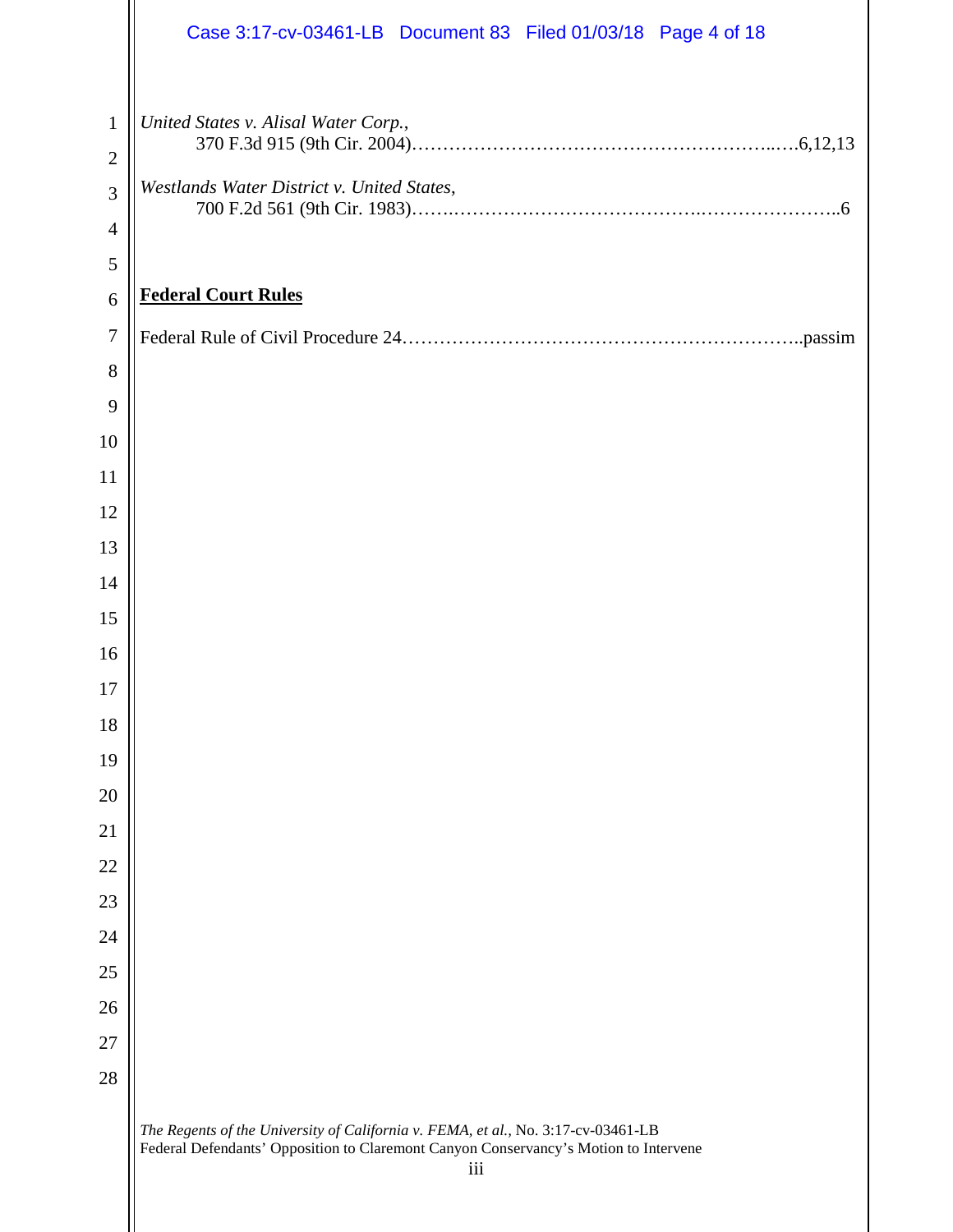### **FEDERAL DEFENDANTS' OPPOSITION TO CLAREMONT CANYON CONSERVANCY'S MOTION TO INTERVENE**

## **I. Introduction**

On December 18, 2018, the Claremont Canyon Conservancy ("CCC") filed a motion to intervene in this action as a plaintiff. Docket No. 71. The Federal Emergency Management Agency ("FEMA"), Robert J. Fenton, Jr., and Jeffrey D. Lusk (collectively, the "Federal Defendants"), oppose both intervention as of right and permissive intervention by CCC. In this litigation (the "*Regents* case"), The Regents of the University of California ("Plaintiff" or "University") seeks a determination that FEMA's termination of authorization of grant funding to the University was inconsistent with a federal grant regulation, the Administrative Procedure Act ("APA"), and the National Environmental Policy Act ("NEPA"). Intervention as of right should be denied because CCC's motion is untimely, CCC lacks a sufficiently protectable interest in the grant funding, this litigation brought by the University does not threaten to impair CCC's asserted interest, and CCC has not made a compelling showing that the University will not provide adequate representation in the prosecution of the claims. Permissive intervention should also be denied because CCC's motion is untimely, allowing CCC to intervene would likely lead to delay, CCC does not have a protectable interest, and CCC's intervention would prejudice the Federal Defendants.

## **II. Background**

In March 2015, FEMA made an award to the California Office of Emergency Services ("Cal OES") of grant funding relating to certain subprojects of an overall project to reduce hazardous fire risk in the East Bay Hills. In February 2015 FEMA issued its "Hazardous Fire Risk Reduction Record of Decision" ("ROD") authorizing grant funding for projects to reduce fire risk in the East Bay Hills. In March 2015, FEMA made an award to Cal OES of grant

1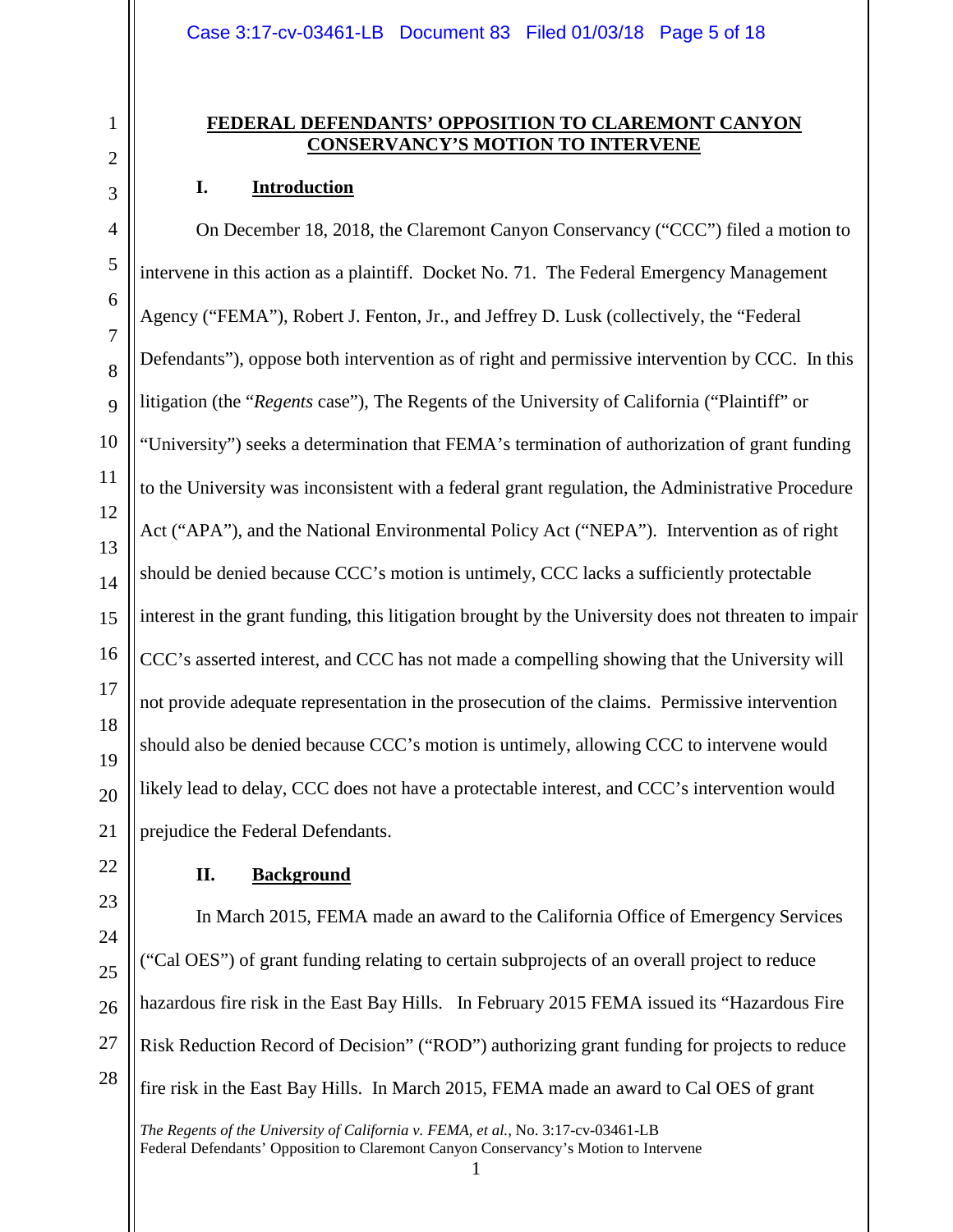funding to implement the ROD. In September 2016, FEMA, with the consent of Cal OES, issued an Amended ROD withdrawing authorization of grant funding for two University subprojects within the overall project (the Claremont Canyon and Strawberry Canyon subprojects), and it terminated the grants to Cal OES for those subprojects. Grant funding for East Bay Regional Park District fire risk mitigation subprojects in the East Bay Hills continues to be authorized under the Amended ROD.

10 12 In June 2017, the University filed its Complaint challenging the termination of the authorization of grant funding for the two University subprojects. Docket No. 1. Plaintiff alleges three claims in its Complaint: (1) that the termination of grant funding for the two University subprojects was inconsistent with a grant regulation  $(2 \text{ C.F.R. } § 200.339(a)(3))$ ; (2) that the issuance of the Amended ROD violated the APA, and (3) that the issuance of the Amended ROD violated NEPA. *See* Complaint (Docket No. 1) and Federal Defendants' Answer (Docket No. 15). This case has been related to *Hills Conservation Network v. FEMA*, Case No. 3:15-cv-01057-LB (the "*HCN* case"), and *SPRAWLDEF and Sierra Club, et al. v. FEMA, et al.*, Case No. 3:15-cv-02331-LB (the "*SPRAWLDEF* case"). Docket No. 14. Two entities have been allowed permissive intervention, the Hills Conservation Network ("HCN")<sup>[1](#page-5-0)</sup> and the East Bay Regional Park District ("EBRPD"). Docket Nos. 51 and 55.

 $\overline{a}$ 

1

2

3

4

5

6

7

8

9

<span id="page-5-0"></span><sup>26</sup> 27 28 In addition to the federal *HCN* case, HCN also filed a case in State court (Alameda County Superior Court Case No. 1016823477) challenging the University's potential fire mitigation projects in the East Bay Hills under the California Environmental Quality Act ("CEQA"). HCN's CEQA petition was filed on July 15, 2016. Docket No. 36, Exhibit A. A preliminary injunction was issued in the State court CEQA case enjoining the University from implementing its potential East Bay Hills fire mitigation projects on October 27, 2016. Docket No. 36, Exhibit B. This case was dismissed *without prejudice* after the University rescinded its approval of its potential fire mitigation projects. *See* Yu Decl. Exhibits 1, 2, and 3.

*The Regents of the University of California v. FEMA, et al.,* No. 3:17-cv-03461-LB Federal Defendants' Opposition to Claremont Canyon Conservancy's Motion to Intervene

<sup>2</sup>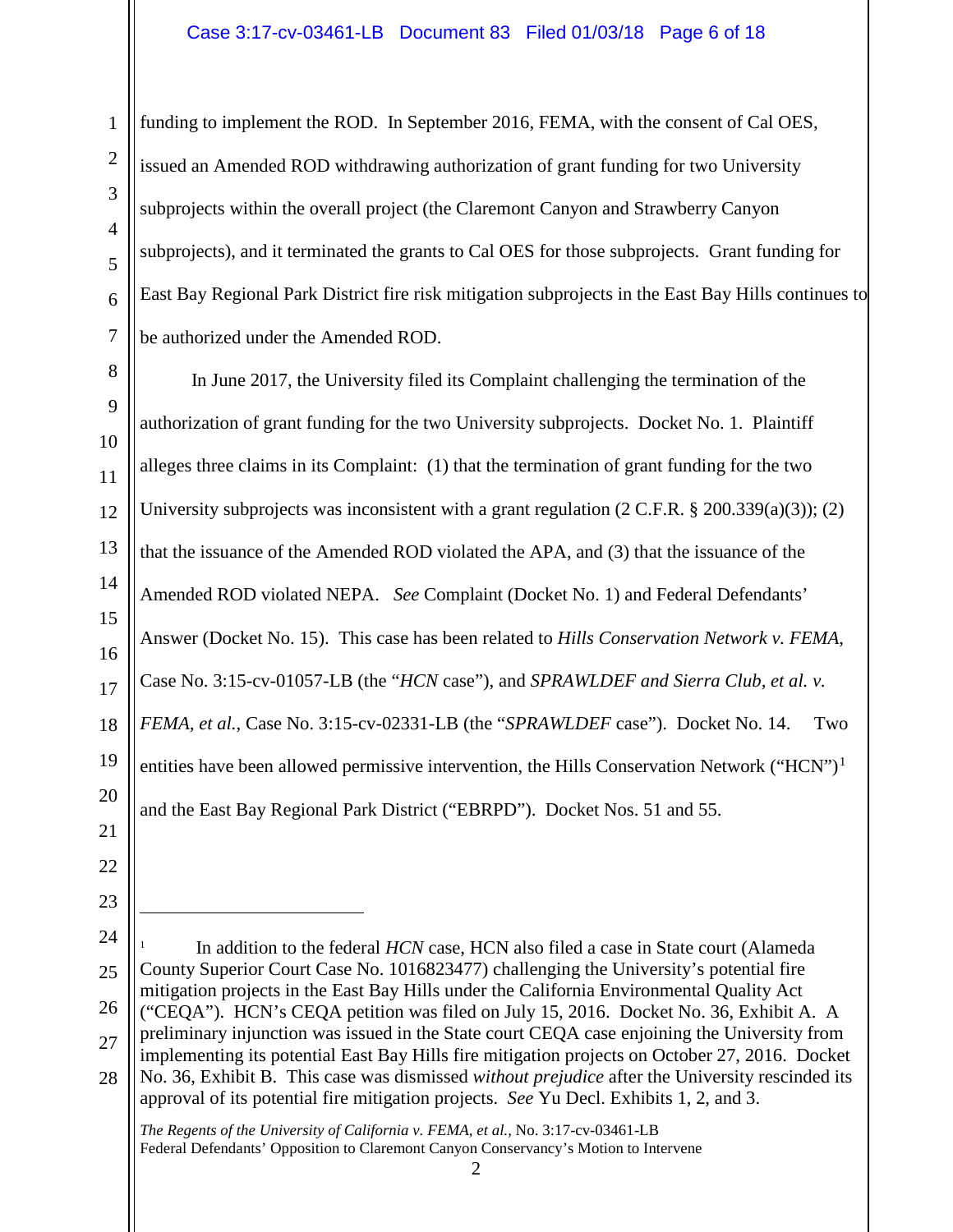The original parties to the litigation filed a Joint Case Management Statement on October 19, 2017 (Docket No. 48). On October 26, 2017, the Court held a case management conference and entered a Scheduling Order. Docket No. 52. The Federal Defendants filed the administrative record in this case on December 7, 2017. Docket Nos. 69 and 70. Under the Joint Case Management Statement and the Scheduling Order, the University was required to raise in writing by December 21, 2017, any challenges to the sufficiency of the Federal Defendants' administrative record. No written challenges to the sufficiency of the administrative record were raised by the University. Declaration of Elizabeth Yu ("Yu Decl.") (Attachment 1 to this Opposition), ¶ 2.

CCC was aware of this *Regents* case by no later than September 2017. Declaration of Stuart M. Flashman ("Flashman Decl.") (Docket No. 71-3), ¶ 2. CCC did not move to intervene until December 18, 2017, well after the Federal Defendants and Defendant Ghilarducci filed their Answers, after the case management conference held by this Court took place, after the Scheduling Order was issued by this Court, and after the Federal Defendants filed the administrative record. Unlike the existing parties, CCC has filed a declination of Magistrate Judge jurisdiction. Docket No. 74. Also, unlike the existing parties to this litigation, CCC was not an original party to either the earlier *HCN* or *SPRAWLDEF* cases. Nor did CCC seek to intervene in either of those cases. *See* dockets in the *HCN* and *SPRAWLDEF* cases.

CCC's motion asserts that CCC does not seek to expand this litigation beyond the University's claims (Docket No.71, at 8-9). However, CCC's motion also states that CCC seeks to "restore" grant funding to the City of Oakland, an entity that has not challenged the Amended ROD nor sought to intervene in this litigation (Docket No. 71, at 1-2, 7).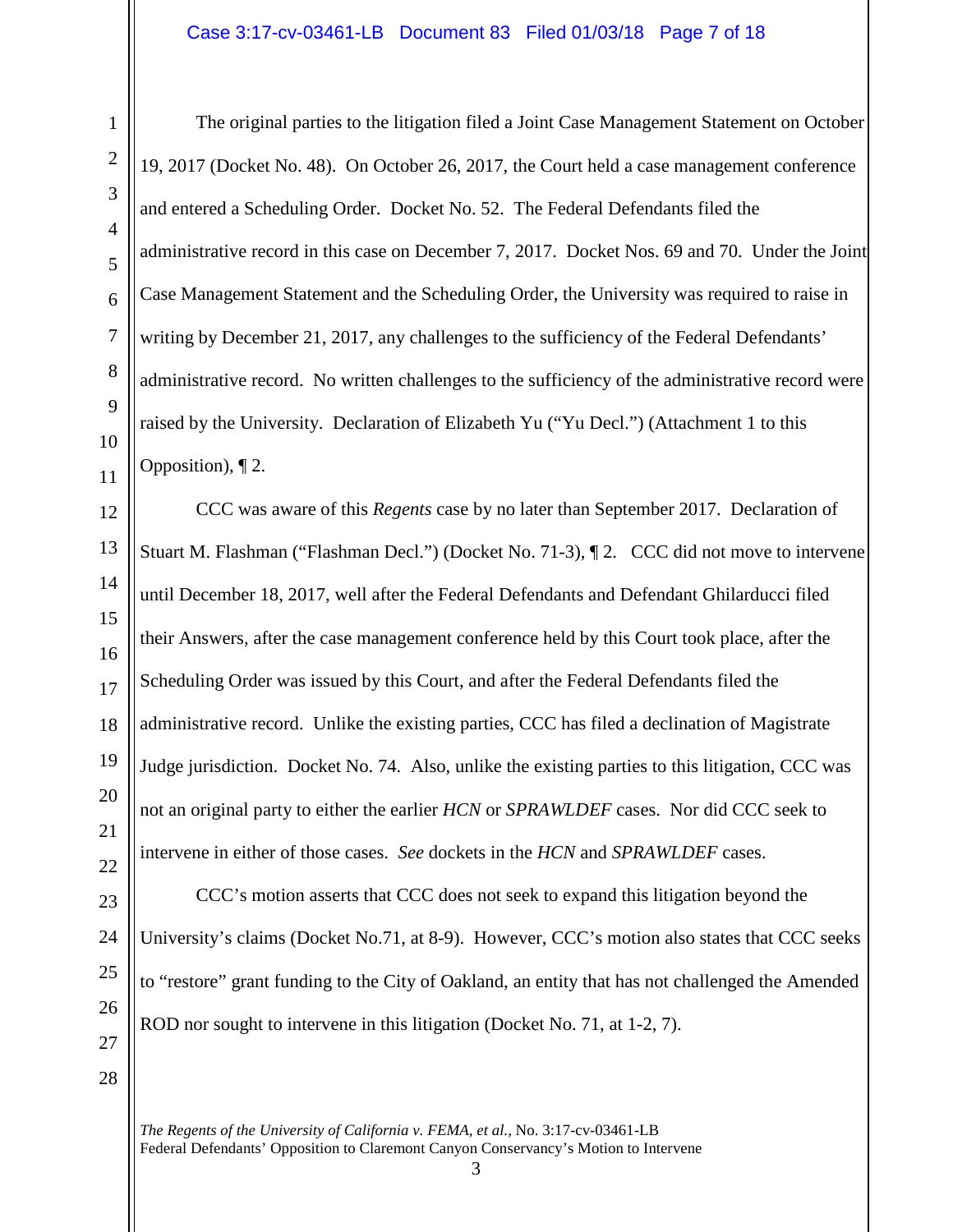| $\overline{c}$<br>3<br>$\overline{\mathcal{A}}$<br>5<br>6<br>$\overline{7}$<br>8<br>9<br>10<br>11<br>12<br>13<br>14<br>15<br>16<br>17<br>18<br>19<br>21<br>22<br>23<br>24<br>25<br>26<br>$\overline{27}$<br>28 | $\mathbf{1}$ |
|----------------------------------------------------------------------------------------------------------------------------------------------------------------------------------------------------------------|--------------|
|                                                                                                                                                                                                                |              |
|                                                                                                                                                                                                                |              |
|                                                                                                                                                                                                                |              |
|                                                                                                                                                                                                                |              |
|                                                                                                                                                                                                                |              |
|                                                                                                                                                                                                                |              |
|                                                                                                                                                                                                                |              |
|                                                                                                                                                                                                                |              |
|                                                                                                                                                                                                                |              |
|                                                                                                                                                                                                                |              |
|                                                                                                                                                                                                                |              |
|                                                                                                                                                                                                                |              |
|                                                                                                                                                                                                                |              |
|                                                                                                                                                                                                                |              |
|                                                                                                                                                                                                                |              |
|                                                                                                                                                                                                                |              |
|                                                                                                                                                                                                                |              |
|                                                                                                                                                                                                                |              |
|                                                                                                                                                                                                                |              |
|                                                                                                                                                                                                                |              |
|                                                                                                                                                                                                                |              |
|                                                                                                                                                                                                                |              |
|                                                                                                                                                                                                                |              |
|                                                                                                                                                                                                                |              |
|                                                                                                                                                                                                                |              |
|                                                                                                                                                                                                                |              |
|                                                                                                                                                                                                                |              |
|                                                                                                                                                                                                                |              |
|                                                                                                                                                                                                                |              |

# **III. Intervention of Right**

*The Regents of the University of California v. FEMA, et al.,* No. 3:17-cv-03461-LB Federal Defendants' Opposition to Claremont Canyon Conservancy's Motion to Intervene 4 Rule 24 of the Federal Rules of Civil Procedure provides for intervention of right and permissive intervention. CCC has moved on both grounds. Rule 24(a) provides for intervention of right, upon a timely motion, by any party who (1) is given an unconditional right to intervene by a federal statute; or (2) claims an interest relating to the property or transaction that is the subject of the action, and is so situated that disposing of the action may as a practical matter impair or impede the movant's ability to protect its interest, unless existing parties adequately represent that interest. CCC has not claimed that a statute provides an "unconditional right to intervene" under Rule  $24(a)(1)$ , but asserts that it has a right to intervene under Rule  $24(a)(2)$ . To satisfy Rule  $24(a)(2)$ : A party seeking to intervene as of right must meet four requirements: (a) the applicant must timely move to intervene; (2) the applicant must have a significantly protectable interest relating to the property or transaction that is the subject of the action; (3) the applicant must be situated such that the disposition of the action may impair or impede the party's ability to protect that interest; and (4) the applicant's interest must not be adequately represented by existing parties. *Arakaki v. Cayetano*, 324 F.3d 1078, 1083 (9th Cir. 2003). Failure to satisfy any one of these four requirements is fatal to the application for intervention as of right. *Perry v. Proposition 8 Official Proponents*, 587 F.3d 947, 950 (9th Cir. 2009). CCC fails to satisfy any of the four requirements so its motion should be denied. **A. CCC's motion to intervene is not timely.**  CCC's motion should be denied because it is not timely. In *American Civil Liberties Union v. Burwell*, No. 16-03539-LB, 2017 WL 492833, at \*3 (N.D. Cal. Feb. 7, 2017), this Court held that a motion for intervention was timely where the proposed intervenor filed its motion to intervene before the government answered the complaint. Here, in contrast, CCC seeks to intervene long after the Federal Defendants and Defendant Ghilarducci filed their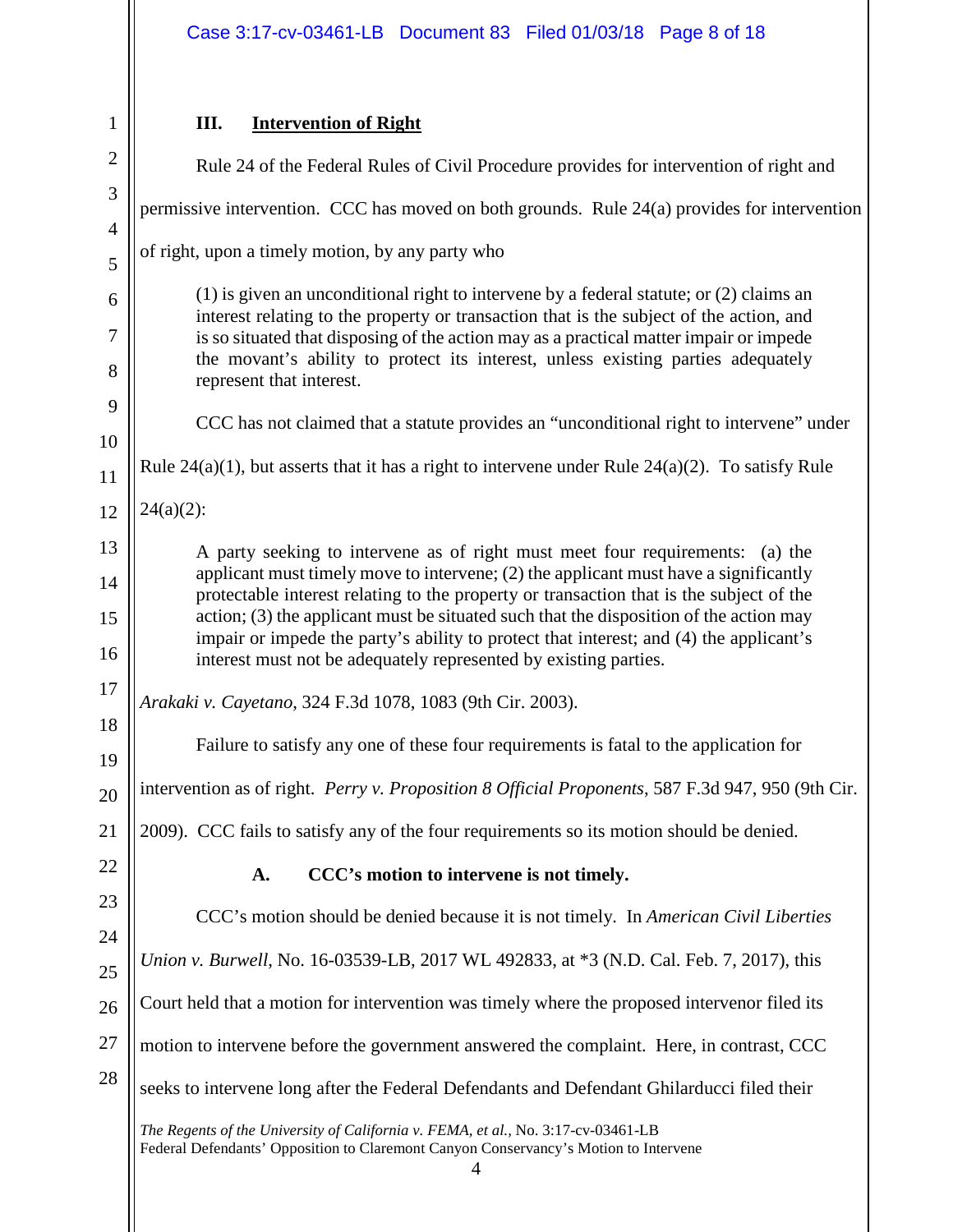## Case 3:17-cv-03461-LB Document 83 Filed 01/03/18 Page 9 of 18

Answers, after the motion to relate this case to the *HCN* and *SPRAWLDEF* cases was granted and this case was reassigned to this Court, after HCN and EBRPD were granted intervention, after the Case Management Conference was held and the Scheduling Order issued, and after the administrative record was filed. Moreover, CCC has declined to consent to Magistrate Judge jurisdiction. If the motion to intervene were granted, the Defendants would need to file additional Answers, and additional case management and scheduling proceedings would need to be held before a new judge. CCC's belated motion to intervene, if granted, is likely to cause substantial delays and is therefore untimely.

CCC claims that its motion is timely because the administrative "record's preparation has hardly been finished, and it is not unlikely that there will be further negotiations and possible motions over its full extent." Docket No. 71, at 9. CCC is wrong. The Federal Defendants' Administrative Record was completed and filed on December 7, 2017, and the University has not raised any written challenges to the administrative record. The matter is on schedule for merits briefing. CCC's claim of potential delay to the litigation schedule is unfounded and does not negate CCC's dilatory filing of its motion to intervene.

### **B. CCC does not have a significantly protectable interest in the University's claim.**

In order for CCC to demonstrate a "significantly protectable" interest in this case, the resolution of the University's claims against FEMA must directly impact CCC. *Donnelly v. Glickman*, 159 F.3d 405, 410 (9th Cir. 1998) ("An applicant generally satisfies the 'relationship' requirement only if the resolution of the plaintiff's claims actually will affect the applicant."); *Greene v. United States*, 996 F.2d 973, 976-78 (9th Cir. 1993) (holding that an applicant lacked a "significantly protectable interest" in an action when the resolution of the plaintiff's claims would not affect the applicant directly). In this case, the University challenges FEMA's

*The Regents of the University of California v. FEMA, et al.,* No. 3:17-cv-03461-LB Federal Defendants' Opposition to Claremont Canyon Conservancy's Motion to Intervene

1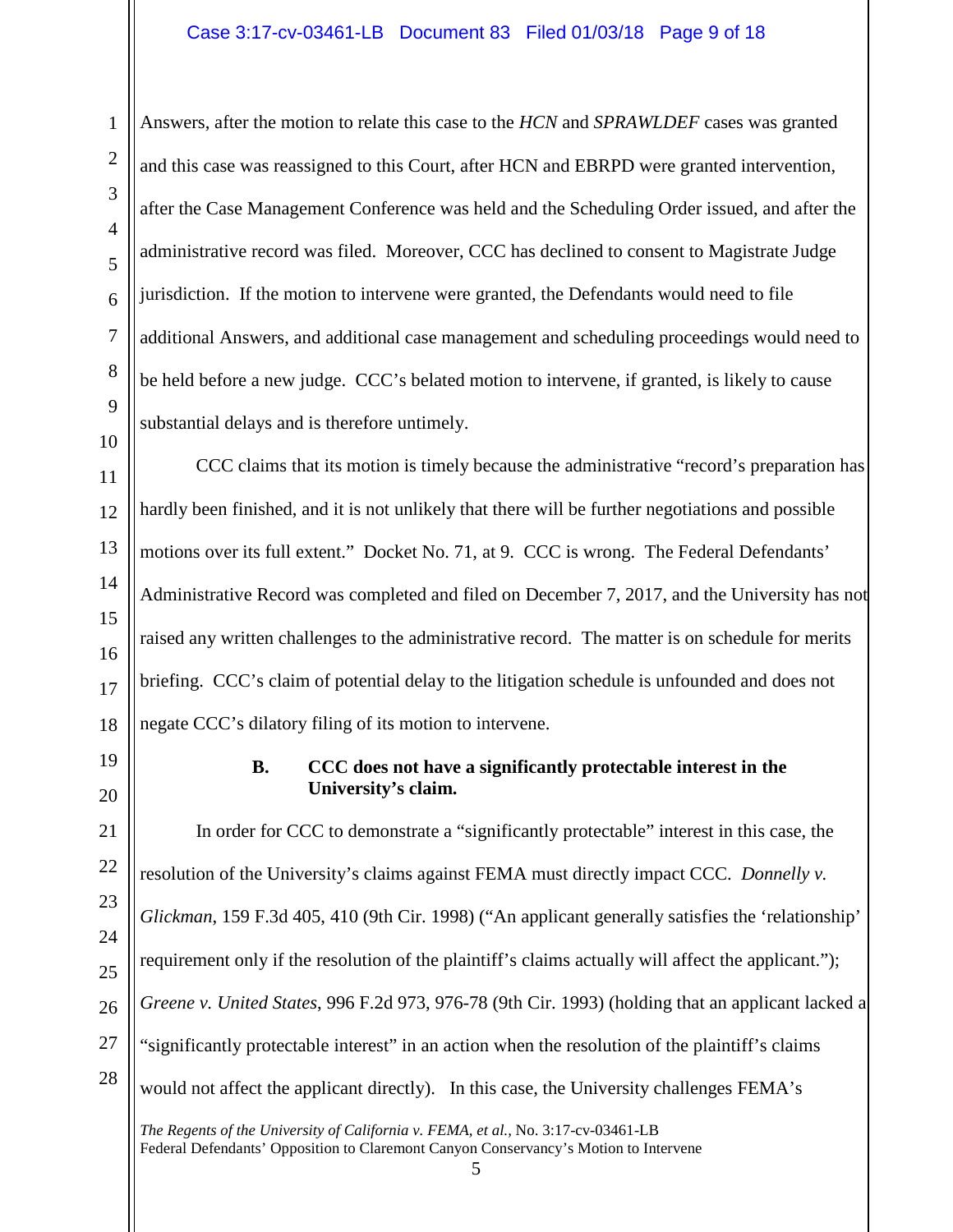termination of funding authorization for grants to the University. CCC did not apply for such grant funding and has no direct interest in such grant funding. Rather, CCC only expresses a generalized environmental interest in fire mitigation in the Claremont Canyon. As it does not have a direct interest in the grant funding, it does not have a "significantly protectable interest" sufficient to justify intervention as of right.

In *Westlands Water District v. United States*, 700 F.2d 561, 563 (9th Cir. 1983), the Court held that the Environmental Defense Fund's interest in water quality did not provide a sufficient interest to support its intervention in a suit concerning contracts between the existing parties respecting the delivery of water. *See also California ex rel. Van de Kamp v. Tahoe Regional Planning Agency*, 792 F.2d 779, 781 (9th Cir. 1986) ("property owners who allege at most incidental, rather than direct effects upon their land" do not have a sufficient interest to support intervention). Similarly, here, CCC's generalized interest in fire risk reduction is not sufficient to support intervention in the University's grant termination dispute with FEMA.

Simply because CCC may care deeply about fire risk does not create the direct interest in the University's claims needed to justify intervention. See *Kane County, Utah v. United States*, No. 08-315, 2009 WL 959804, at \*2 (D. Utah Apr. 6, 2009), *aff'd*, 597 F.3d 1129 (10th Cir. 2010) (Court held that, while it was clear that the proposed intervenor "has an interest in the sense that it cares deeply about the outcome of the decision," its interest was insufficient to support intervention where it did not have a direct interest in the actual claim in the existing litigation). "[To] hold otherwise would create an open invitation" for virtually any interested person to intervene. *United States v. Alisal Water Corp*., 370 F.3d 915, 920 (9th Cir. 2004). FEMA received over 13,000 public comments on the Draft Hazardous Fire Risk Reduction Environmental Impact Statement ("EIS"), East Bay Hills. *See HCN* case Docket No. 78 (Federal

*The Regents of the University of California v. FEMA, et al.,* No. 3:17-cv-03461-LB Federal Defendants' Opposition to Claremont Canyon Conservancy's Motion to Intervene

1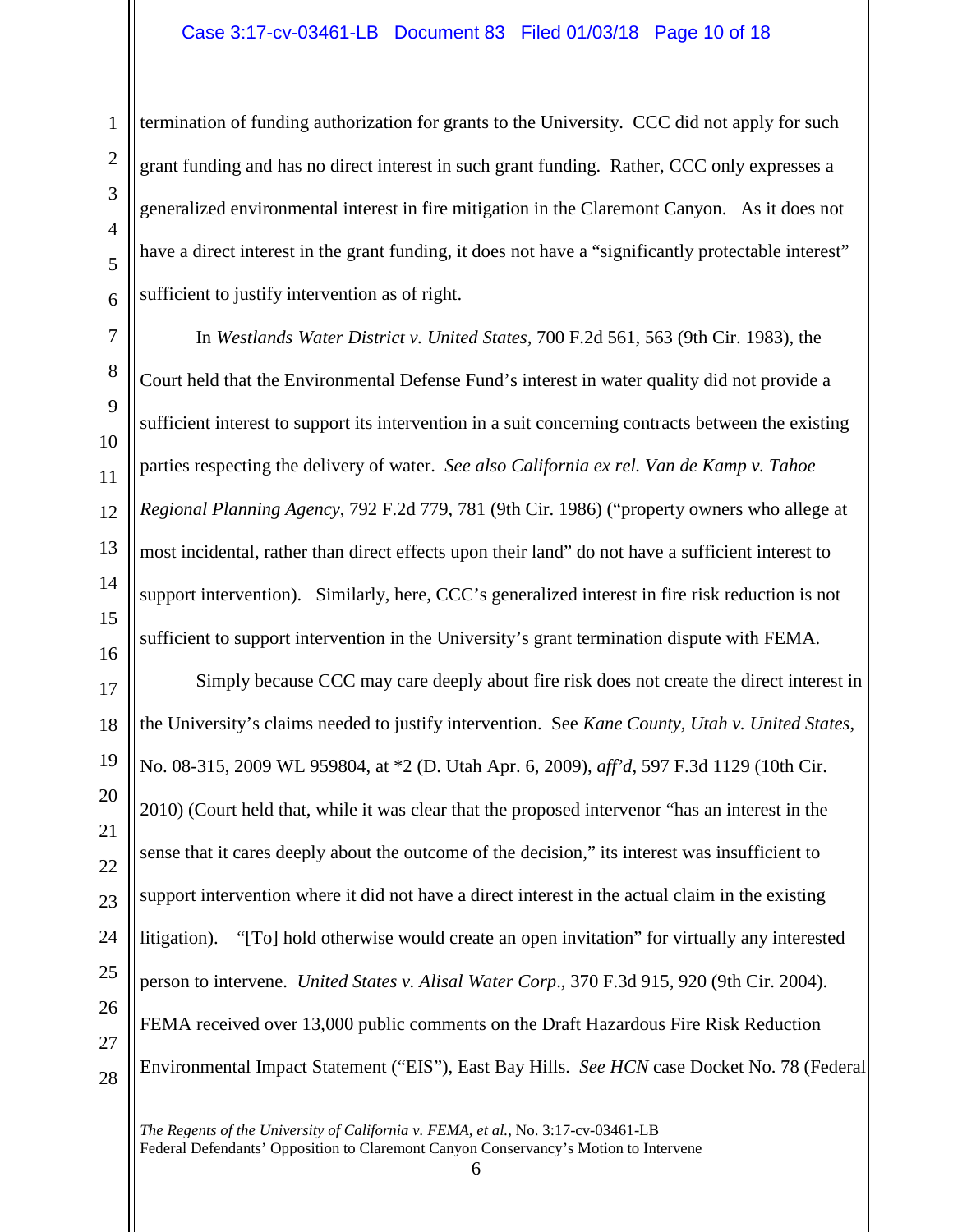Defendants' Motion for Summary Judgment in the *HCN* case), page 11 of 44. CCC, like the many other public commenters, was not an applicant for the University's grants and had no direct interest in the grant authorization that was terminated. To allow CCC to intervene would be an open-ended invitation to any public commenter to intervene. Thus, CCC lacks the requisite interest necessary to support intervention.

1

## **C. The University's complaint does not threaten to impair CCC's interest.**

In order to satisfy the "impairment" requirement for intervention as of right, the proposed intervenor must also establish that its asserted interest will suffer a practical impairment "as a result of the pending litigation." *Buffin v. City and County of San Francisco*, No. 15-04959- YGR, 2017 WL 889543, at \*3 (N.D. Cal. Mar. 6, 2017). The University's litigation seeks to restore grant funding support for wildfire mitigation in Claremont Canyon. The status quo ante to this litigation is that authorization for grant funding for the University's projects has been terminated. If the University prevails in this litigation, presumably that would be consistent with CCC's asserted interest. If, instead, the Federal Defendants prevail in the litigation, CCC would merely be in the same place as the status quo ante. Thus, it cannot be said that this litigation threatens to impair CCC's asserted interests.

As illustrated in *Northwest Forest Resource Council v. Glickman*, 82 F.3d 825, 837-38 (9th Cir. 1996), cases where public interest groups were determined to have sufficient interests that may be sufficiently impaired as a result of the pending litigation to support intervention have typically involved situations where public interest groups sought to intervene to defend existing challenged governmental action that they had been the proponents of or actively supported. In contrast, CCC does not seek to defend the existing governmental action (the termination of authorization of grant funding for the University's subprojects) that is challenged in this action.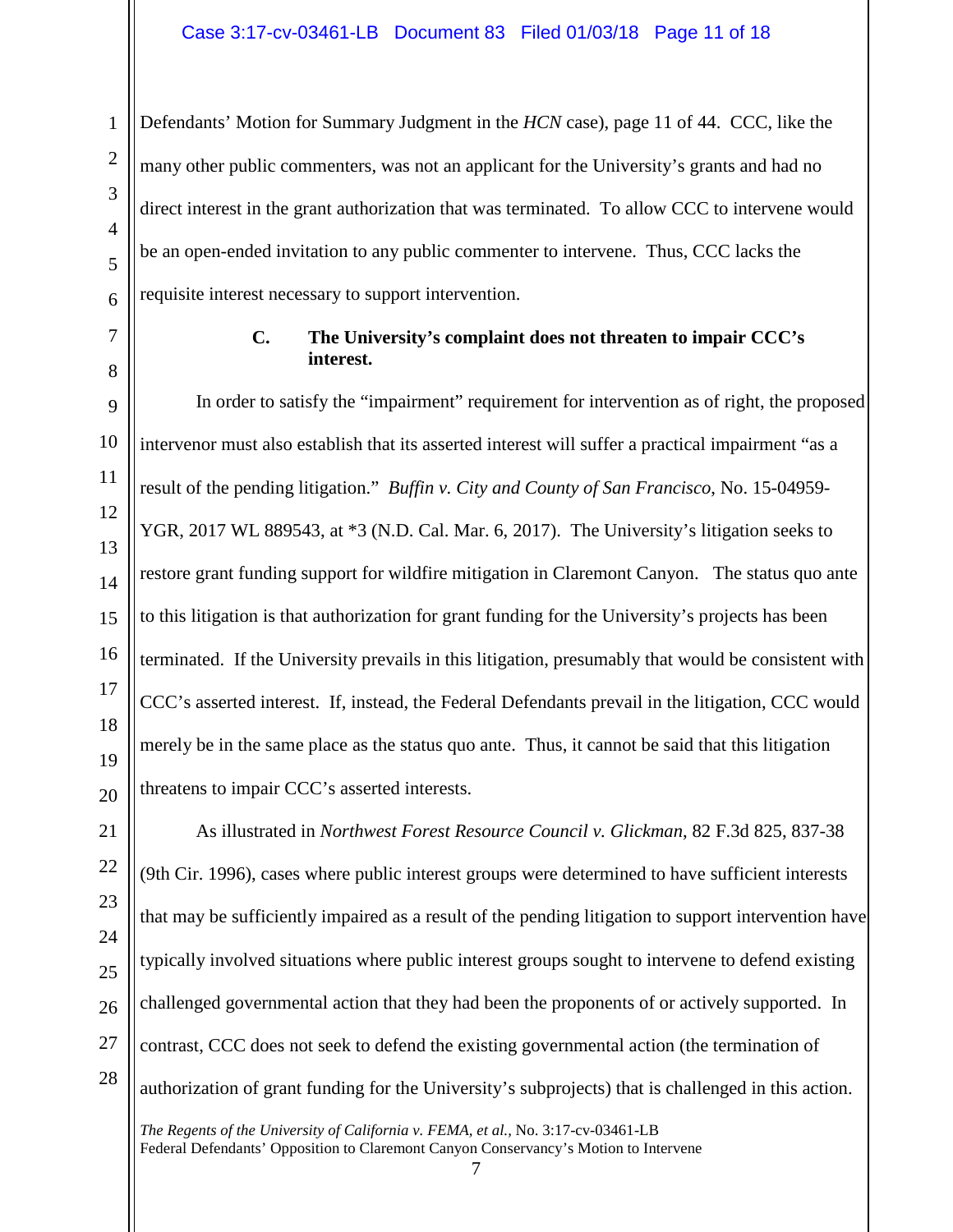As this litigation is consistent with, rather than contrary to, CCC's asserted interests, it does not threaten to impair CCC's interests.

# **D. CCC has not demonstrated that the University will not provide adequate representation.**

CCC's motion also fails because it has not demonstrated that the University will not adequately represent CCC's interests. The most important factor in determining adequacy of representation is how the proposed intervenor's interest compares with the interests of the existing parties. When an applicant for intervention and an existing party have the same ultimate objective, a presumption of adequacy of representation arises, and the proposed intervenor can rebut that presumption only with a "compelling showing" to the contrary. *Arakaki v. Cayetano*, at 1086; *Perry v. Proposition 8 Official Proponents*, 587 F.3d at 950-51; *Drakes Bay Oyster Company v. Salazar*, No. 12-06134-YGR, 2013 WL 451813, at \*5 (N.D. Cal. Feb. 4, 2013).

Here, CCC and the University share the same ultimate objective – challenging FEMA's withdrawal of authorization of grant funding for the University's East Bay Hills subprojects. Indeed, in CCC's proposed Complaint In Intervention (Docket No. 71-2), the three causes of action simply adopt the three causes of action in the University's Complaint (Docket No. 1) by cross-reference. Accordingly, there is a presumption of adequacy of representation by the University.

CCC has made no showing to rebut the presumption of adequacy of the University's representation, much less a "compelling showing." To the contrary, CCC states that "[T]he Conservancy believes that the Regents are acting in good faith in attempting to restore FEMA's grant to them" (Docket No. 71, at 7), negating any argument that the University is a reluctant plaintiff that will not do an adequate job in the litigation of its claims.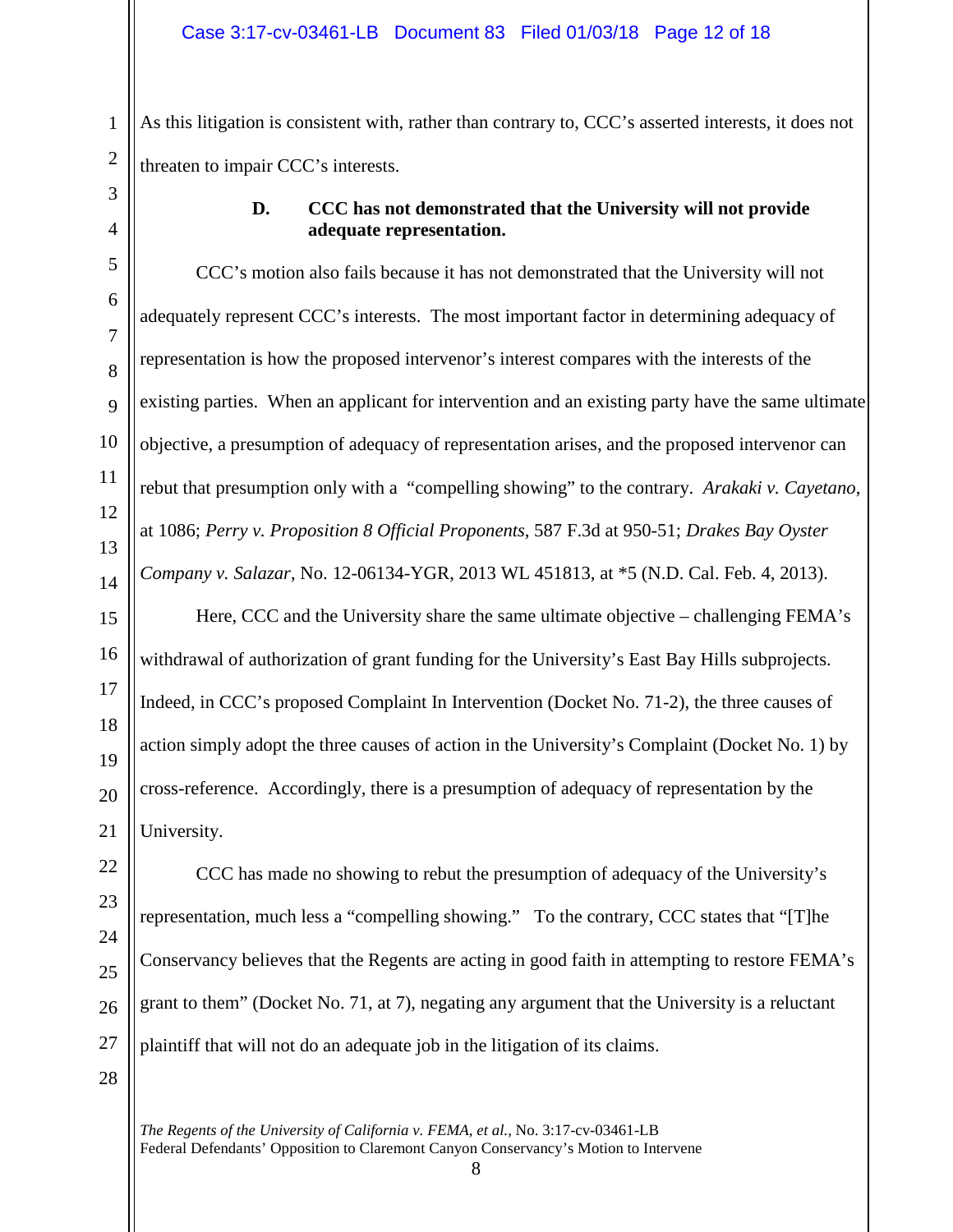## Case 3:17-cv-03461-LB Document 83 Filed 01/03/18 Page 13 of 18

CCC merely speculates that if it is not allowed to intervene the University might be tempted to accept a settlement that CCC does not like. Docket No. 71, at 7-8. But speculation about potential settlement compromises the University may or may not accept at some point in the future is not a compelling showing that the University will not adequately litigate its claims, which are the very same causes of action asserted in CCC's proposed Complaint in Intervention.

The focus in evaluating the adequacy of representation is on whether the proposed intervenor's legal arguments will be substantially different from any of the existing parties. So for instance, in *Arikaki v. Cayetano*, 324 F.3d at 1087, the Court held that Hoohuli was not entitled to intervene because it had not made a compelling showing that it would make necessary legal arguments in litigating the case that existing parties would not make. *See also Perry v. Proposition 8 Official Proponents*, 587 F.3d at 951-55 (the Court denied intervention because there was no showing that its approach to the litigation would be meaningfully different than that of existing parties). Also, in *Drakes Bay Oyster Co. v. Salazar*, 2013 WL 451813, at \*7, the Court held that the proposed intervenor had not shown that the existing defendants would not make the substantive arguments in the litigation that the proposed intervenors would make. *See also Freedom from Religion Foundation v. Geithner*, 644 F.3d 836, 842 (9th Cir. 2011) (where no evidence that the existing party has actually urged a narrower interpretation of the challenged statute than that of the proposed intervenor, inadequacy of representation not shown); *California*  ex rel. *Van de Kamp v. Tahoe Regional Planning Agency*, 792 F.2d 775, 779 (9<sup>th</sup> Cir. 1986) (district's assertion that it would have argued its interests more vigorously than existing parties does not amount to a showing of inadequate representation).

Nowhere do the cases or the language of Rule 24 indicate that a proposed intervenor is entitled to intervene as of right to attempt to thwart potential settlement compromises by the

<sup>9</sup>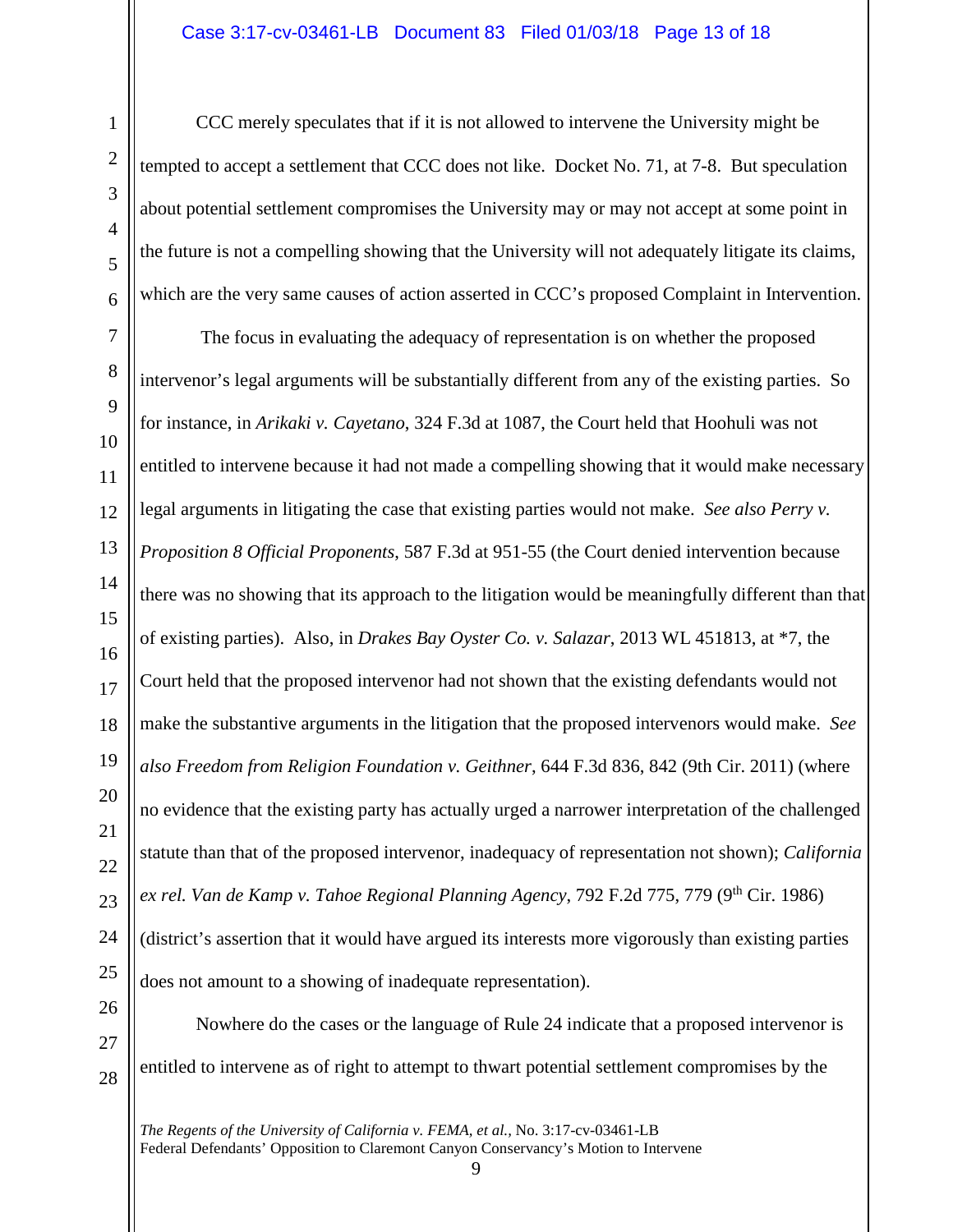1 2 3 4 5 6 7 8 9 10 11 12 13 14 15 16 17 18 19 20 21 22 23 24 25 26 27 28 existing plaintiff in order to serve the intervenor's interests, rather than the interests of the party that brought the suit in the first place. Having failed to make a compelling showing of substantively different litigation arguments, CCC has not shown the inadequacy of representation by the University that is necessary to support CCC's intervention as of right. Accordingly, as CCC's motion is untimely, it lacks a sufficiently protectable interest, its asserted interests would not be impaired by the litigation, and CCC has failed to show that the University will not adequately represent its interests as to the litigation, CCC's motion for intervention as of right should be denied. **IV. Permissive Intervention** Rule 24 of the Federal Rules of Civil Procedure provides for permissive intervention only if, upon timely application, a party (A) is given a conditional right to intervene by a federal statute; or (B) has a claim or defense that shares with the main action a common question of law or fact . . . . In exercising its discretion, the court must consider whether the intervention will unduly delay or prejudice the adjudication of the original parties' rights. Fed. R. Civ. P. 24(b). For the reasons stated above in section III.A. of this brief, CCC's motion to intervene is untimely and should be denied for failure to satisfy that threshold requirement. Also, as noted in section III.B, CCC does not have a legally protectable interest in this case. The Court also should deny permissive intervention because the intervention will unduly delay or prejudice the adjudication of the original parties' rights: (a) CCC's intervention could result in the transfer of this case to a judge who is unfamiliar with the related cases and background of this case and create a potential for conflicting results, (b) CCC's addition to the case will consume additional time and resources and add no value to the litigation of the case, (c) CCC seeks to expand the litigation to encompass the grant termination with respect to the City of Oakland, an entity that is not a party to this case and has not sought to intervene in this litigation,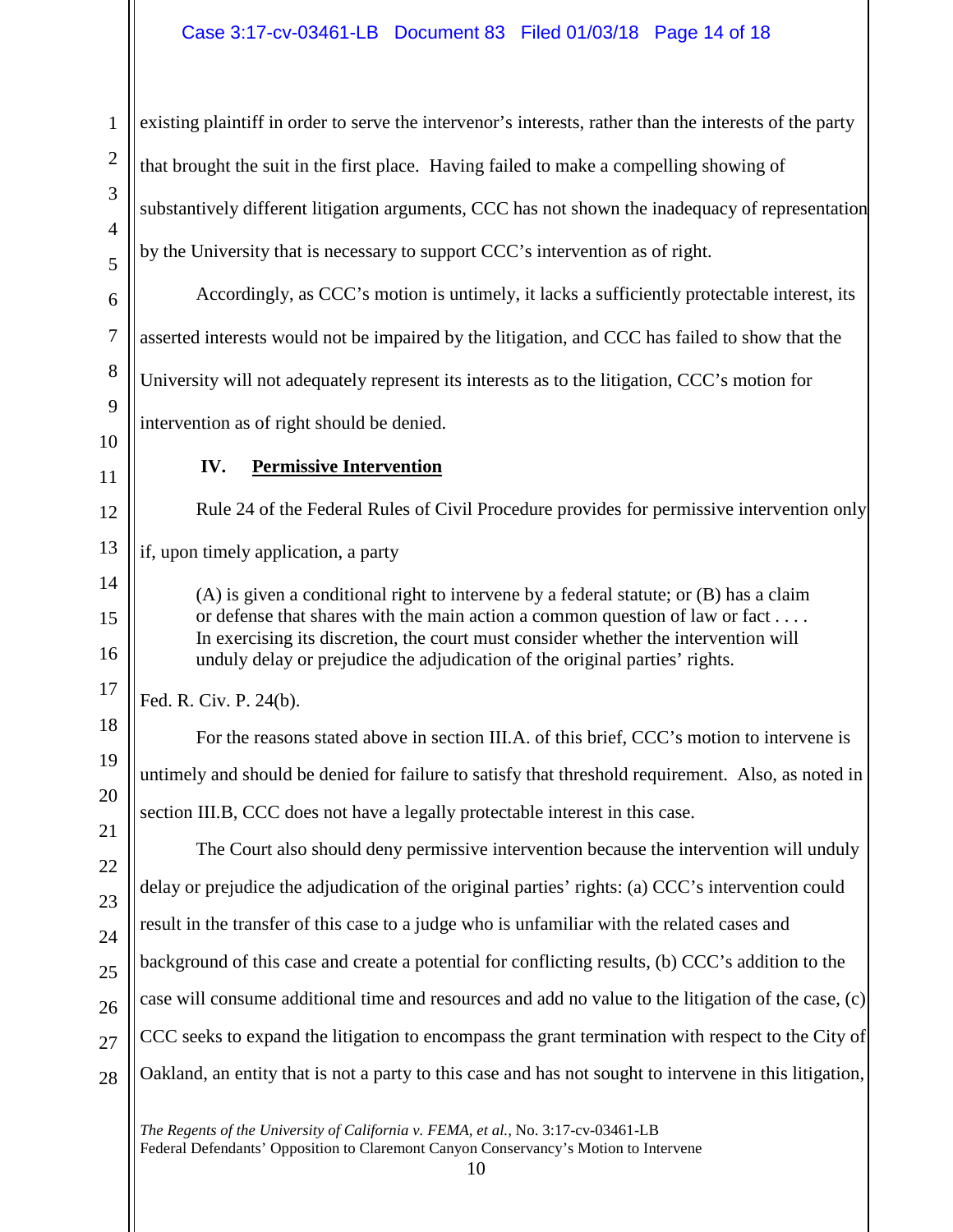## Case 3:17-cv-03461-LB Document 83 Filed 01/03/18 Page 15 of 18

and (d) the main objective of CCC's intervention seems to be a desire to prevent the University from potentially entering into a settlement that is satisfactory to the University, but not to CCC. As a result, CCC's intervention would likely lead to undue delay to the litigation and prejudice to Defendants.

First, Federal Defendants moved to relate this case to the *HCN* and *SPRAWLDEF* cases in July 2017 so that the Court that was already familiar with the background of this case would hear this case. Relating the cases avoids the duplication of labor and expense that would have occurred if the *Regents* case were handled by a different judge than handled the *HCN* and *SPRAWLDEF* cases, serves the interests of judicial economy, and avoids the potential of a conflicting ruling or directive if this case were to be handled by a different judge in the event the *SPRAWLDEF* case is remanded by the Ninth Circuit. *See HCN* case Docket No. 117 (Federal Defendants' Administrative Motion to Consider Whether Cases Should be Related), at 4. CCC's intervention, along with its declination of Magistrate Judge jurisdiction, would result in the transfer of this case to a different judge, and would prejudice the Federal Defendants for the same reasons as outlined in the motion to relate.

Second, permissive intervention should be denied where the participation of the proposed intervenor would consume additional time and resources and the value added by intervention does not outweigh any potential delay or prejudice. *See*, *e.g. Perry v. Proposition 8 Official Proponents*, 587 F.3d at 955-56 (" 'the participation of [the Campaign] . . . in all probability would consume additional time and resources of both the Court and the parties' " and "it was well within the district court's discretion to find that the delay occasioned by intervention outweighed the value added by the Campaign's participation in the suit."); *Kane County, Utah v. United States*, 597 F.3d 1129, 1136 (10th Cir. 2010) (district court's denial of permissive intervention affirmed where proposed intervenor had not shown inadequate representation by an existing party); *Drakes Bay Oyster Co. v. Salazar*, 2013 WL 451813, at \* 9 ("while the Proposed Intervenors may have a unique point of view and expertise, intervention as a party will not necessarily facilitate resolution on the merits, but is likely to result in duplicative briefing adding

*The Regents of the University of California v. FEMA, et al.,* No. 3:17-cv-03461-LB Federal Defendants' Opposition to Claremont Canyon Conservancy's Motion to Intervene 11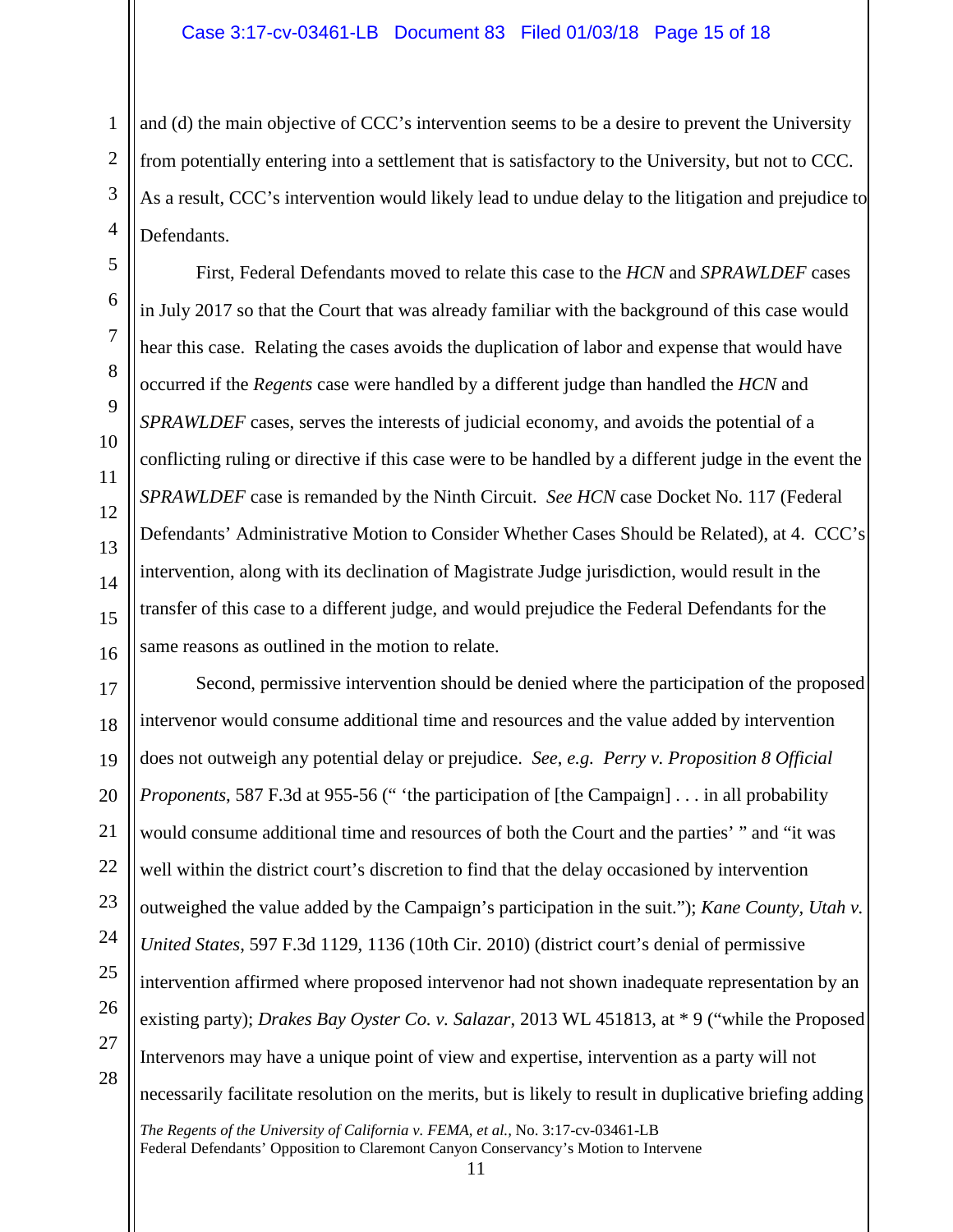a layer of unwarranted procedural complexity. . . . the benefits of proposed intervention are outweighed by the efficient resolution of the pending dispute.")

CCC has not identified any substantive legal arguments it wishes to make that the University will not make. Indeed, CCC states in its motion that "[i]ts position is in almost all respects identical to that of the Regents." Docket No. 71, at 9. Thus, allowing CCC to intervene will add no value to the litigation, while resulting in duplicative briefing that will consume additional time and resources of both the Court and existing parties. Also, there would likely be a need to file additional Answers and, if the case were transferred to a different judge, there would be a need for additional case management proceedings, all of which would result in delay. While CCC may care deeply about the outcome of this case, permissive intervention should not be granted on that basis, as it would appear to extend an invitation to any member of the public to intervene despite the lack of a direct interest.

Third, CCC seeks to interject new issues that are not part of this case. Specifically, CCC states that it seeks to "restore" grant funding to the City of Oakland. Docket No. 71, at 7. The City of Oakland is not a party to this case and has not challenged FEMA's Amended ROD or the termination of authorization of grant funding for its East Bay Hills subprojects.<sup>[2](#page-15-0)</sup> As in *United States v. Alisal Water Corp.*, 370 F.3d at 922, it is appropriate for this Court to deny permissive intervention when the intervenor seeks to interject new issues since this could prolong the litigation or otherwise prejudice the existing parties.

Fourth, CCC admits that it seeks to intervene primarily to thwart the existing parties from entering into a settlement that may be acceptable to the Plaintiff who brought the case, but not acceptable to CCC. Docket No. 71, at 7-9. For example, CCC speculates that: "Especially during settlement negotiations, the Regents may be tempted to accept a settlement that would

25 26

 $\overline{a}$ 

<span id="page-15-0"></span>27

28

1

2

3

4

5

6

7

8

9

10

11

12

13

14

15

16

17

18

19

20

21

22

23

24

12

<sup>2</sup> Notably, in the *SPRAWLDEF* case, the City of Oakland acknowledged that it is no longer a grantee and simply asked the Court to dismiss it from the case. *SPRAWLDEF* case Docket No. 100 (City of Oakland's Statement of Non-Opposition to Federal Defendants' and EBRPD's Joint Motion to Dismiss).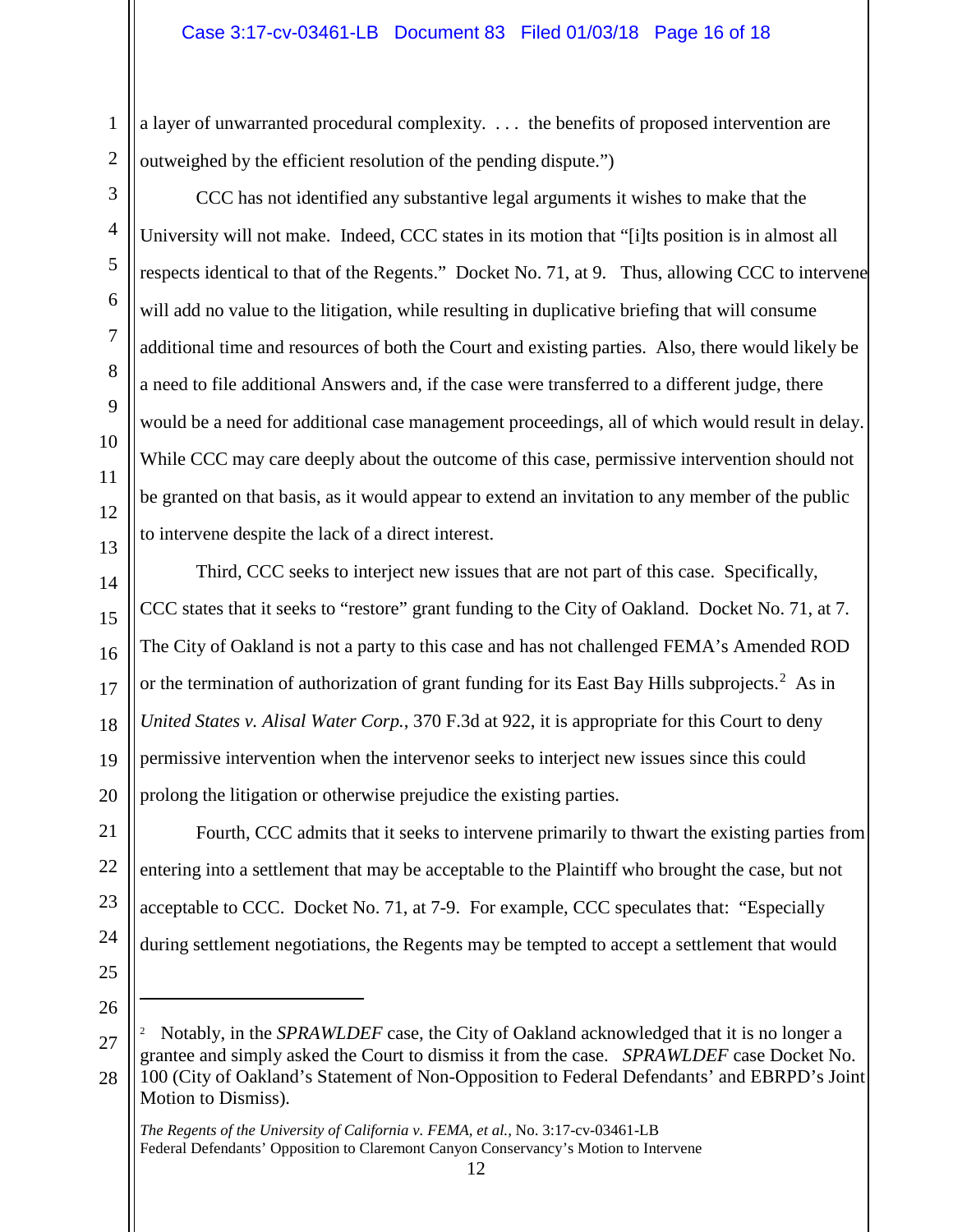# Case 3:17-cv-03461-LB Document 83 Filed 01/03/18 Page 17 of 18

restore funding to address some of the University's property, but not necessarily Claremont Canyon. It might also be tempted, as has already occurred with EBRPD, to accept a settlement in which funding was restored with "strings" attached limiting or eliminating the removal of fireprone tree species." Docket No. 71, at 7-8. A party's seeking to intervene merely to attack or thwart a remedy is disfavored. *United States v. Alisal Water Corp.*, 370 F.3d at 922. Since CCC's true objective is to try to thwart any settlement CCC does not like, even if the University finds it acceptable, CCC's intervention is likely to make any effort to settle this case even more difficult than it otherwise would be, thereby causing prejudice to the existing parties.

This Court should deny permissive intervention because CCC will not add value to the litigation, will delay the case, and will prejudice the existing parties.

**V. Conclusion**

1

2

3

4

5

6

7

8

9

10

11

12

13

14

15

As CCC has not established the four requirements necessary for intervention as of right and because permissive intervention would cause undue delay and prejudice to the adjudication of the existing parties' rights, CCC's motion to intervene should be denied.

| 16 | Date: January 3, 2018                                                                                                                                                           | Respectfully submitted,                                                         |  |
|----|---------------------------------------------------------------------------------------------------------------------------------------------------------------------------------|---------------------------------------------------------------------------------|--|
| 17 |                                                                                                                                                                                 | JEFFREY H. WOOD<br><b>Acting Assistant Attorney General</b>                     |  |
| 18 |                                                                                                                                                                                 | Environment & Natural Resources Division<br>United States Department of Justice |  |
| 19 |                                                                                                                                                                                 |                                                                                 |  |
| 20 | By:                                                                                                                                                                             | /s Elizabeth Yu<br>ELIZABETH YU (DC 257899)                                     |  |
| 21 |                                                                                                                                                                                 | <b>Senior Counsel</b><br>Environment & Natural Resources Division               |  |
| 22 |                                                                                                                                                                                 | United States Department of Justice<br>Post Office Box 7611                     |  |
| 23 |                                                                                                                                                                                 | Washington, D.C. 20044-7611<br>Tel: (202) 514-2277; Fax: (202) 616-2427         |  |
| 24 |                                                                                                                                                                                 | E-mail: elizabeth.yu@usdoj.gov                                                  |  |
| 25 |                                                                                                                                                                                 | <b>Attorney for Federal Defendants</b>                                          |  |
| 26 | OF COUNSEL:                                                                                                                                                                     |                                                                                 |  |
| 27 | RAZEYEH JAFARZADEH                                                                                                                                                              |                                                                                 |  |
| 28 | Counsel<br><b>Federal Emergency Management Agency</b>                                                                                                                           |                                                                                 |  |
|    | The Regents of the University of California v. FEMA, et al., No. 3:17-cv-03461-LB<br>Federal Defendants' Opposition to Claremont Canyon Conservancy's Motion to Intervene<br>13 |                                                                                 |  |